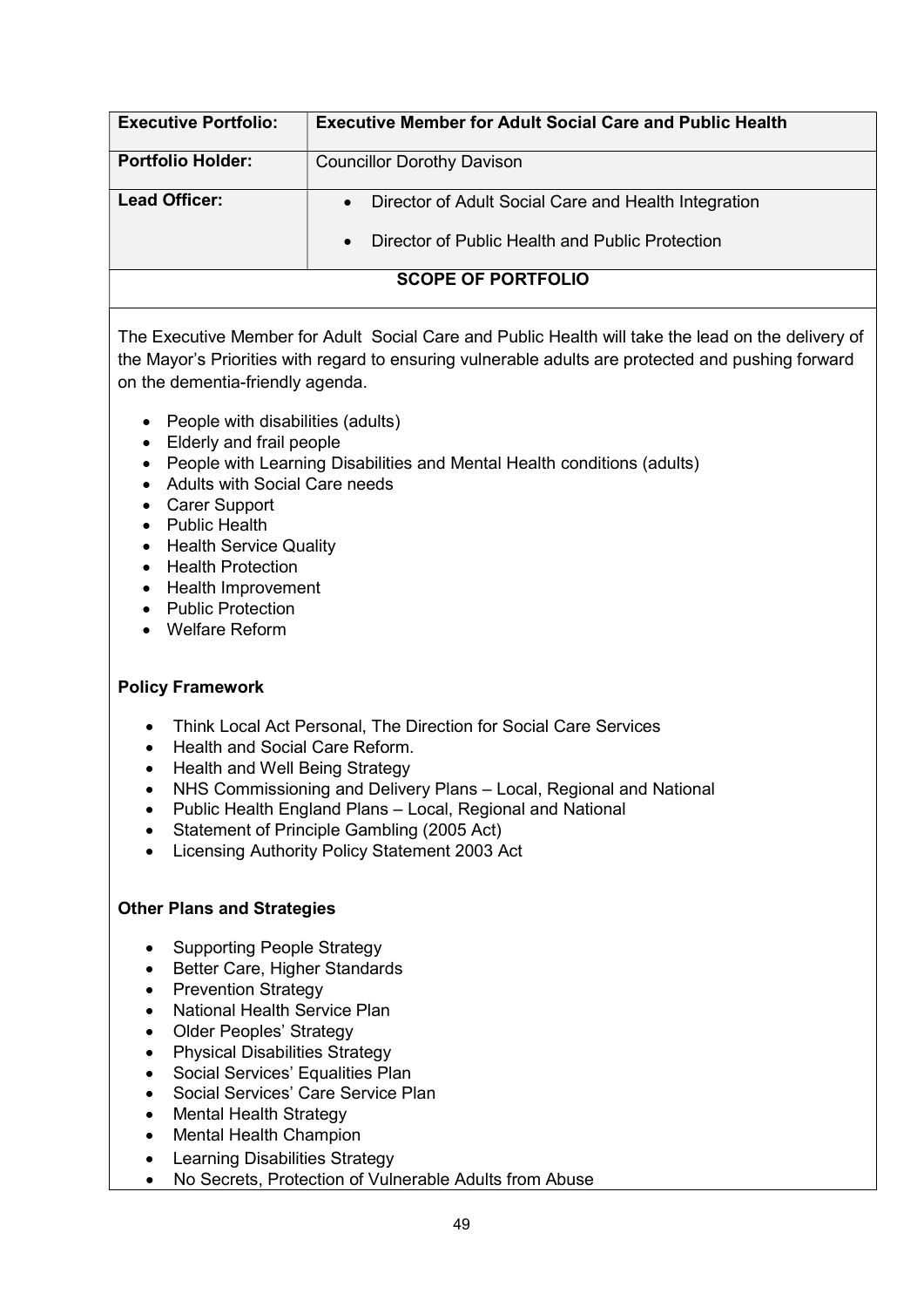- Joint Strategic Needs Assessment
- NHS Health Check programme
- Middlesbrough Health and Wellbeing Strategy
- Public health advice to NHS commissioners
- Comprehensive sexual health services
- Health protection incidents, outbreaks, emergencies and hazards
- Tobacco control and smoking cessation services
- Alcohol and drug misuse prevention, early intervention and treatment services
- Obesity and physical activity lifestyle and weight management services
- Workplace health
- Public mental health and suicide prevention
- Oral health promotion and dental public health
- Accidental injury prevention
- Prevention and early diagnosis of cancer and long term conditions
- Preventing seasonal mortality
- Public health intelligence JSNA and DPH annual report
- Annual Public Health Report
- NHS Health Check programme
- Environmental Health
- Environmental Health and Trading Standards
- Trading Standards (including Metrology)
- Licensing (Inc. Taxi Licensing)
- Homelessness Strategy

## Service Functions

- Health and Social Care Integration
- STP
- $\bullet$  BCF
- $-BHP$
- Specialist & Lifelong services
- Older people
- Adult Social Services
- Social Services Performance and Modernisation
- Social Services' Partnerships
- Older Persons' Champion
- Healthy Living Agenda
- Integrated Health Improvement Team
- Strategic and Corporate Public Health Issues
- Cross cutting Strategic NHS Issues
- Public Health Statutory Function
- Sport and Leisure
- Integrated Health Improvement Team
- Strategic and Corporate Public Health Issues
- Cross cutting Strategic NHS Issues
- Public Health Statutory Function
- Food Safety Service Plan Health Safety Service Plan
- Food health and safety
- Commissioned Services for Vulnerable Adults
- Travellers
- Homelessness
- Taxis Licensing Executive Issues